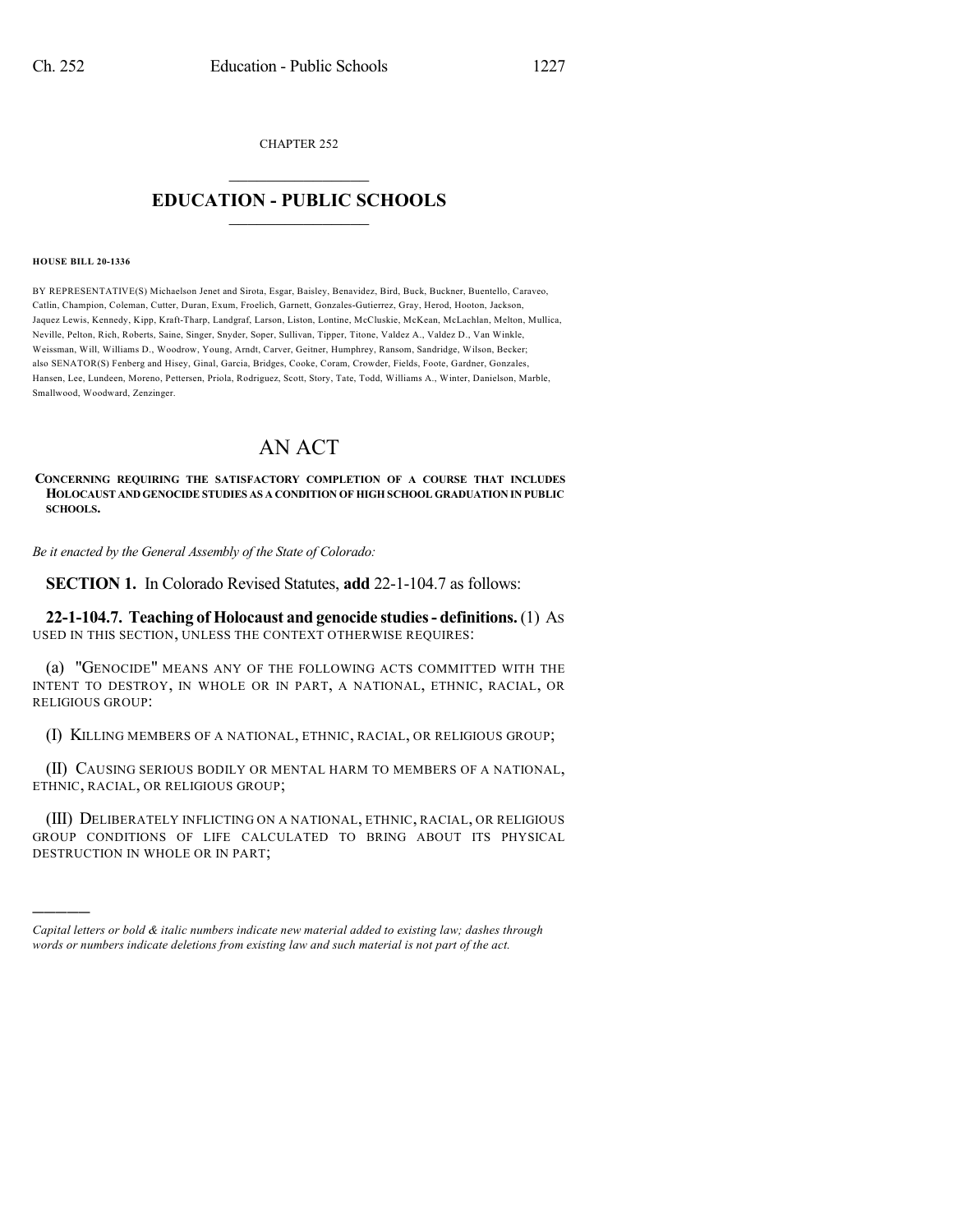(IV) IMPOSING MEASURES INTENDED TO PREVENT BIRTHS WITHIN A NATIONAL, ETHNIC, RACIAL, OR RELIGIOUS GROUP; OR

(V) FORCIBLY TRANSFERRING CHILDREN OF A NATIONAL, ETHNIC, RACIAL, OR RELIGIOUS GROUP TO ANOTHER GROUP.

(b) "HOLOCAUST" MEANS THE SYSTEMATIC, BUREAUCRATIC, STATE-SPONSORED PERSECUTION AND MURDER OF APPROXIMATELY SIX MILLION JEWS AND FIVE MILLION INDIVIDUALS TARGETED FOR THEIR RELIGION, DISABILITY, OR IDENTITY BY THE NAZI REGIME AND ITS COLLABORATORS.

(c) "HOLOCAUST AND GENOCIDE STUDIES" MEANS STUDIES ON THE HOLOCAUST, GENOCIDE, AND OTHER ACTS OF MASS VIOLENCE, INCLUDING BUT NOT LIMITED TO THE ARMENIAN GENOCIDE.

(2) (a) FOR SCHOOL YEARS BEGINNING ON OR AFTER JULY 1, 2023, EACH SCHOOL DISTRICT BOARD OF EDUCATION AND CHARTER SCHOOL SHALL INCORPORATE THE STANDARDS ON HOLOCAUST AND GENOCIDE STUDIES DEVELOPED BY THE STATE BOARD PURSUANT TO SECTION 22-7-1005 (2.7) INTO AN EXISTING COURSE THAT IS CURRENTLY A CONDITION OF HIGH SCHOOL GRADUATION.

(b) THE PROVISIONS OF SUBSECTION  $(2)(a)$  OF THIS SECTION APPLIES ONLY IF THE STANDARDS ARE ADOPTED BY THE STATE BOARD ON OR BEFORE JULY 1, 2023.

(3) ASCHOOL DISTRICT OR CHARTER SCHOOL MAY UTILIZE THE RESOURCE BANK CREATED PURSUANT TO SECTION 22-2-127.3OR OTHER ALTERNATIVE PROGRAMS OR MATERIALS TO IMPLEMENT THE PROVISIONS OF THIS SECTION. ANY PROGRAMS OR MATERIALS USED IN TEACHING HOLOCAUST AND GENOCIDE STUDIES MUST REPRESENT BEST PRACTICES AND BE DEVELOPED USING INPUT FROM EXPERTS IN THE AREA OF HOLOCAUST AND GENOCIDE STUDIES.

**SECTION 2.** In Colorado Revised Statutes, 22-7-1005, **add** (2.7) as follows:

**22-7-1005. Preschoolthroughelementaryandsecondary education- aligned standards- adoption - revisions.**(2.7)(a) ON OR BEFORE JULY 1,2021,THE STATE BOARD SHALL ADOPT STANDARDS THAT IDENTIFY THE KNOWLEDGE AND SKILLS THAT STUDENTS SHOULD ACQUIRE AS A CONDITION OF HIGH SCHOOL GRADUATION RELATED TO HOLOCAUST AND GENOCIDE STUDIES, AS DEFINED IN SECTION 22-1-104.7 (1), INCLUDING BUT NOT LIMITED TO THE ARMENIAN GENOCIDE.

(b) In CREATING THE STANDARDS DESCRIBED IN SUBSECTION  $(2.7)(a)$  of this SECTION,THE DEPARTMENT OF EDUCATION SHALL UTILIZE A STAKEHOLDER PROCESS THAT IS COST-EFFECTIVE AND EFFICIENT, INCLUDING THE USE OF EXPERTS IN THE COMMUNITY.

(c) THE ADOPTION OF THE STANDARDS IDENTIFIED IN THIS SUBSECTION (2.7) IS CONDITIONAL ON THE RECEIPT OF GIFTS, GRANTS, OR DONATIONS.

**SECTION 3.** In Colorado Revised Statutes, **add** 22-2-127.3 as follows:

**22-2-127.3. Holocaust and genocide studies - resource bank - technical**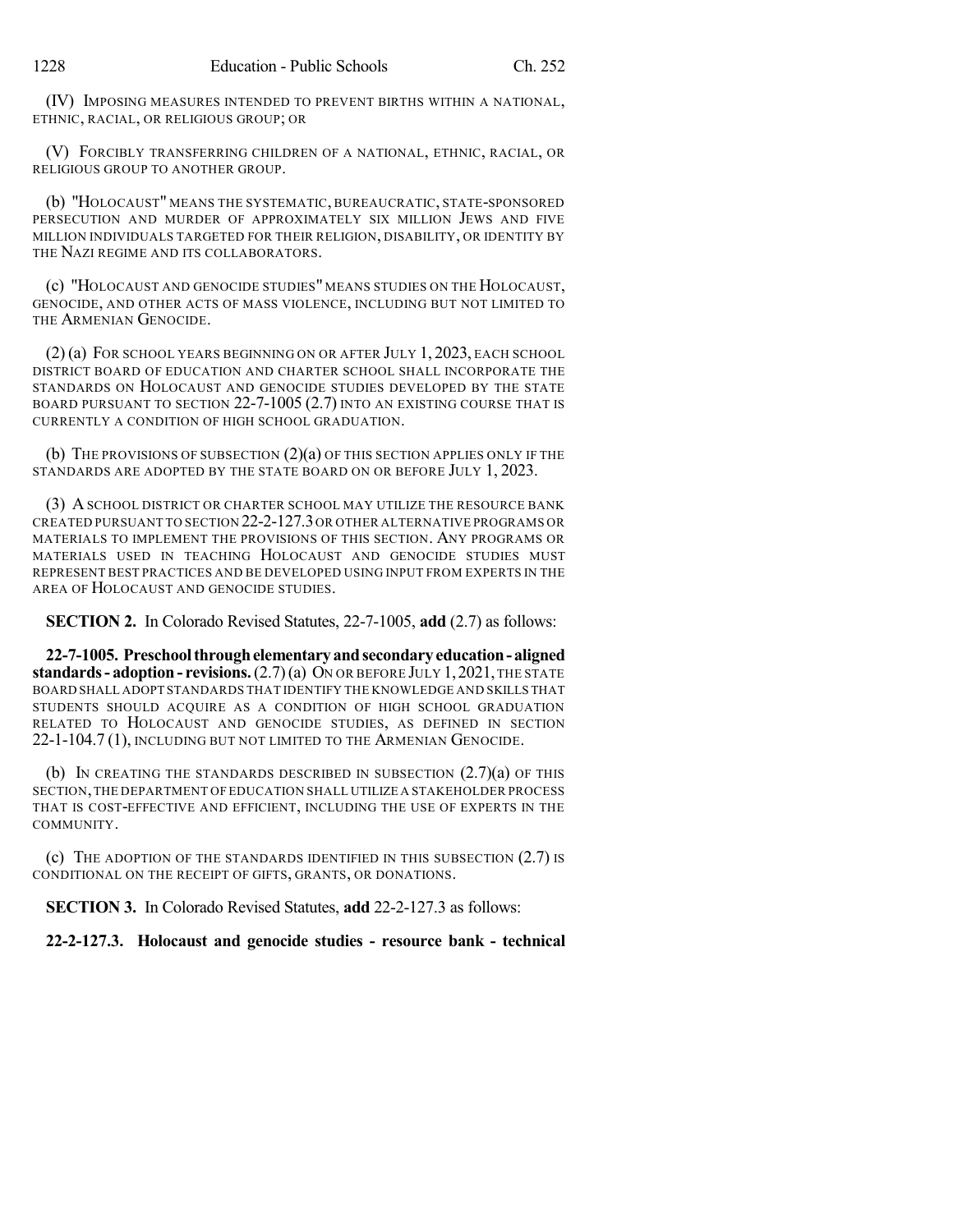**assistance - definitions.** (1) AS USED IN THIS SECTION, UNLESS THE CONTEXT OTHERWISE REQUIRES:

(a) "GENOCIDE" HAS THE SAME MEANING AS SET FORTH IN SECTION 22-1-104.7  $(1)(a)$ .

(b) "HOLOCAUST" HAS THE SAME MEANING AS SET FORTH IN SECTION 22-1-104.7  $(1)(b)$ .

(c) "HOLOCAUST AND GENOCIDE STUDIES"HAS THE SAME MEANING AS SET FORTH IN SECTION 22-1-104.7 (1)(c).

(2) (a) THE DEPARTMENT SHALL CREATE AND MAINTAIN A PUBLICLY AVAILABLE RESOURCE BANK OF MATERIALS PERTAINING TO HOLOCAUST AND GENOCIDE COURSES AND PROGRAMS. AT A MINIMUM, THE RESOURCE BANK MUST INCLUDE:

(I) SAMPLE ACADEMIC CONTENT STANDARDS FOR HOLOCAUST AND GENOCIDE STUDIES;

(II) SAMPLE PROGRAMS OF INSTRUCTION FOR HOLOCAUST AND GENOCIDE STUDIES;

(III) SAMPLES OF HOLOCAUST AND GENOCIDE STUDIES LEARNING RESOURCES, INCLUDING FIRST-PERSON TESTIMONY;

(IV) SAMPLE MATERIALS FOR PROFESSIONAL EDUCATOR DEVELOPMENT IN TEACHING HOLOCAUST AND GENOCIDE STUDIES; AND

(V) CASE STUDIES ON THE HOLOCAUST AND GENOCIDES, INCLUDING BUT NOT LIMITED TO THE ARMENIAN GENOCIDE.

(b) THE DEPARTMENT SHALL ENSURE THAT THE MATERIALS INCLUDED IN THE RESOURCE BANK REPRESENT THE BEST PRACTICES IN TEACHING HOLOCAUST AND GENOCIDE STUDIES, AND THE DEPARTMENT SHALL SEEK INPUT FROM EXPERTS IN THE AREA OF HOLOCAUST AND GENOCIDE STUDIES IN COMPILING THE MATERIALS.

(c) THE DEPARTMENT SHALL ENSURE THAT THE RESOURCE BANK IS AVAILABLE FOR ACCESS BY SCHOOL DISTRICTS, CHARTER SCHOOLS, BOARDS OF COOPERATIVE SERVICES, AND THE PUBLIC BY JULY 1, 2021.

(3) TO THE EXTENT SUCH RESOURCES AND TOOLS ARE READILY AVAILABLE TO THE DEPARTMENT, THE RESOURCE BANK MAY ALSO:

(a) IDENTIFY EXISTINGRESOURCES AND TOOLS THAT PROVIDE OPPORTUNITIES FOR EXPERTS IN HOLOCAUST AND GENOCIDE STUDIES TO BE PAIRED WITH A TEACHER IN THE CLASSROOM TO CO-TEACH COURSES IN HOLOCAUST AND GENOCIDE STUDIES; AND

(b) INCLUDE A LISTING OF SCHOOLS AND SCHOOL DISTRICTS THAT ARE INTERESTED IN FINDING EXPERTS WHO WISH TO VOLUNTEER TO CO-TEACH COURSES IN HOLOCAUST AND GENOCIDE STUDIES AND A LISTING OF EXPERTS WHO ARE